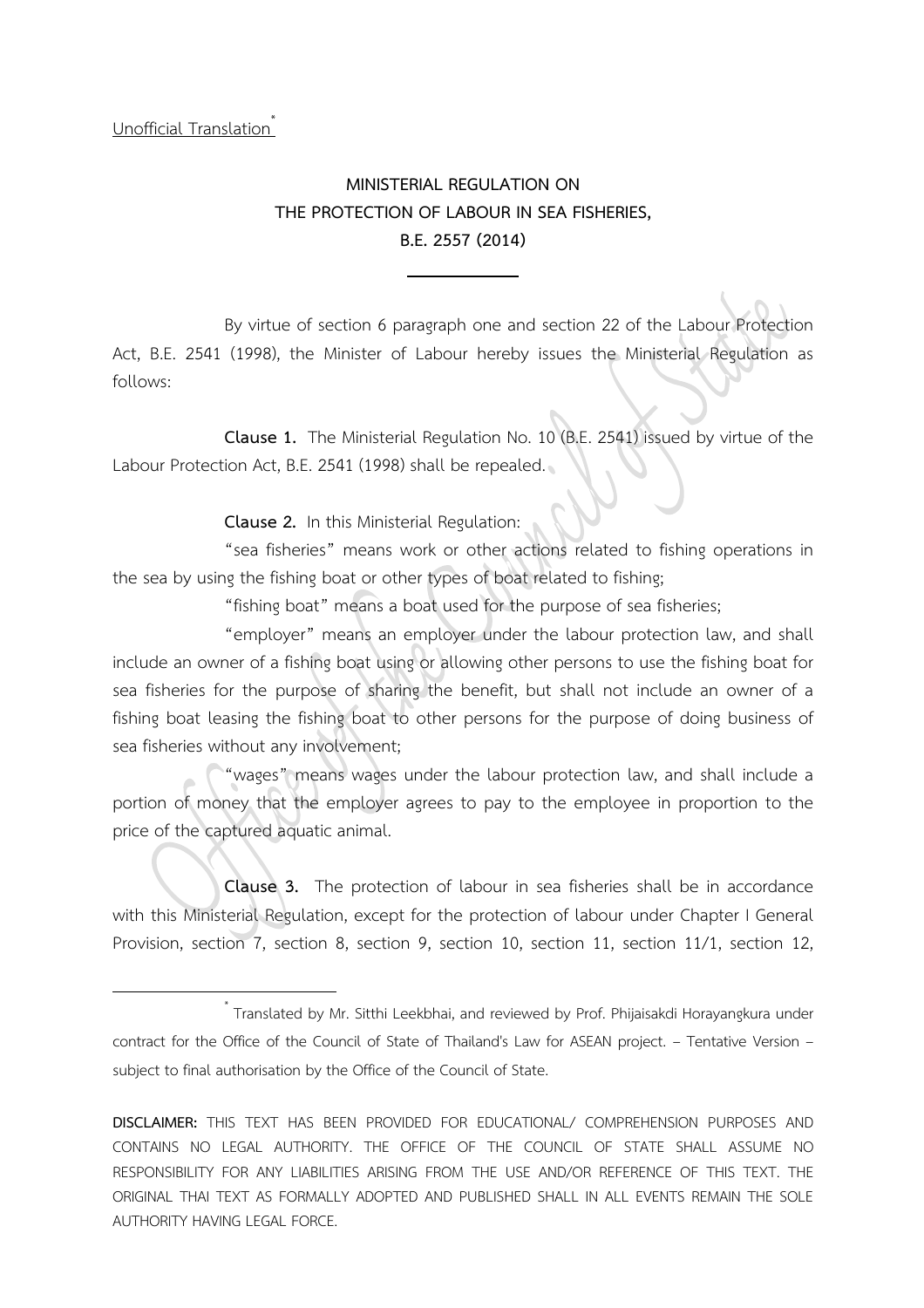section 13, section 14, section 14/1, section 15, section 16, section 17, section 18, section 19, section 20 and section 21, Chapter V Wages, Overtime Pay, Holiday Premium Pay and Holiday Overtime Pay, section 76 and section 77, Chapter VI Wage Committee, section 89, section 90, Chapter XII Submitting and Considering of Petition, section 123, section 124, section 124/1 and section 125, Chapter 13 XII Employee Assistance Fund, section 134, section 135, section 136 and section 137, Chapter XIV Labour Inspection Officer, section 139, section 140, section 141 and section 142 and Chapter XV Delivery of Official Documents, section 143, the employer and the employee shall comply with Labour Protection Act, B.E. 2541 (1998).

**Clause 4.** No employer shall employ the employee with the age under eighteen to work on the fishing boat.

**Clause 5.** The employer shall provide the employee with a rest period of not less than ten hours during the working time of twenty-four hours, and not less than seventy-seven hours during the working time of seven days, and shall prepare the evidence of the rest period for the inspection of the labour inspection officer.

In case of emergency or necessity, the employer may require the employee to work during the rest period on the condition that the employer shall compensate the rest period without delay and prepare the evidence of such rest period.

**Clause 6.** The employer shall make a written contract of employment in two identical copies and one copy of the contract of employment shall be given to the employee for the inspection of the labour inspection officer.

The contract of employment under the first paragraph shall comply with the form as specified by the Director-General.

The employer shall take the employee to report to the labour inspection officer once a year as from the date of the conclusion of the contract of employment under the first paragraph.

**Clause 7**. In the case that the employer employs ten employees or more, the employer shall prepare the register of employees in Thai language and retain it at the workplace of the employer and the employees for the inspection of the labour inspection officer and the copy of the register of employees shall be delivered to the Director-General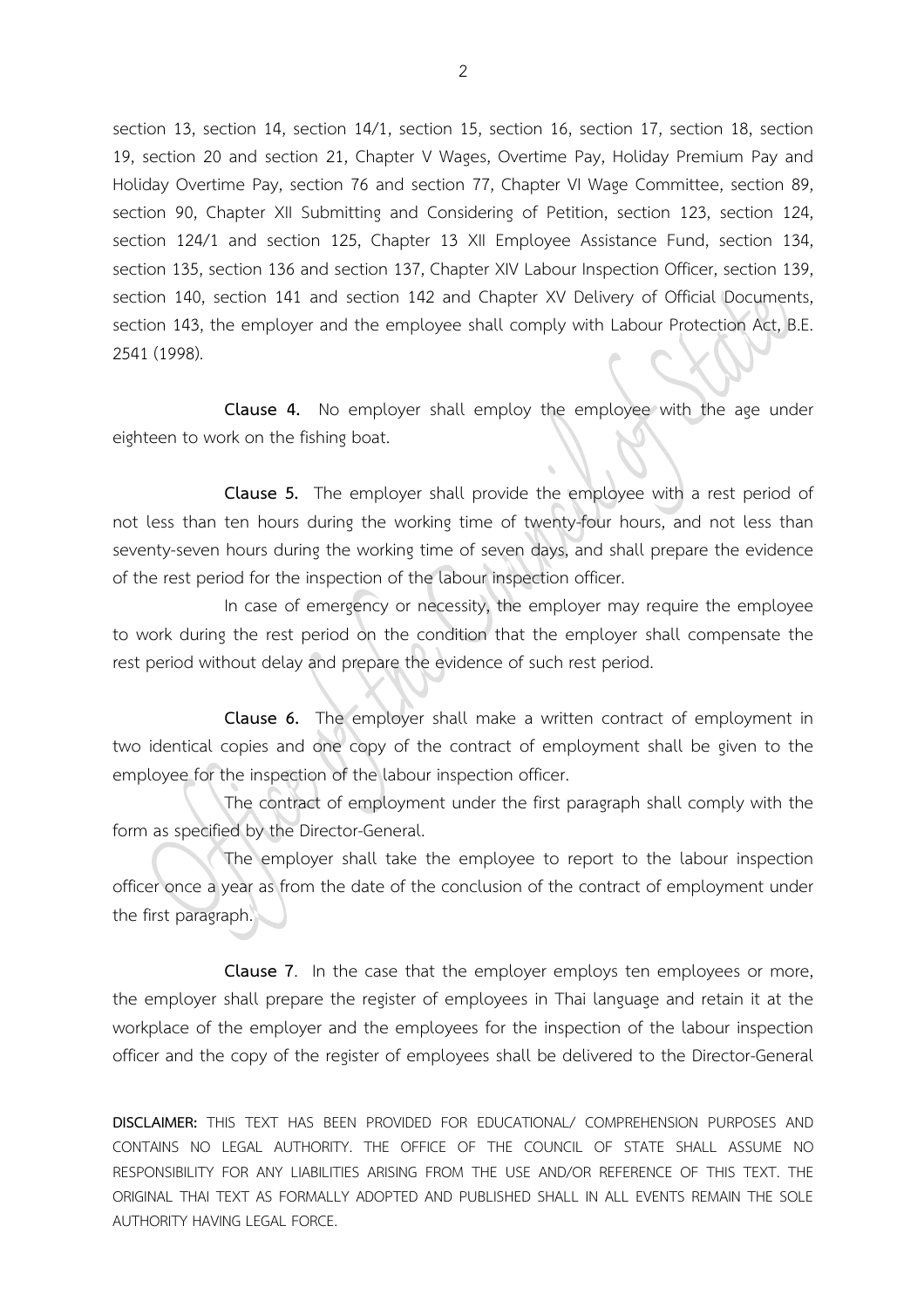or the person assigned by the Director-General within thirty days as from the first day of employment.

The form of the register of employees under the first paragraph shall comply with the form specified by the Director-General.

The employer shall retain the register of employees for not less than two years as from the day of the termination of employment of each employee.

When there is a change in any particular in the register of employees, the employer shall complete the amendment of the register of employees within sixty days as from the date that the change occurs and the change shall be notified to the Director – General or the person assigned by the Director – General every time that the change occurs.

**Clause 8.** In addition to the compliance with the procedures under Clause 7, the employer shall prepare documents related to the payment of wages and holiday premium pay in Thai Language and retain them at the workplace of the employer and the employee for the inspection of the labour inspection officer and such documents shall contain at least the following particulars:

(1) name and surname;

(2) position and duty in sea fisheries;

(3) rate and amount of wages and holiday premium pay that the employer agreed to pay to the employee.

In paying wage to the employee, the employer shall have the employee signed his or her name in the documents under the first paragraph to be retained as evidence.

In the case that the employer pays wages or holiday premium pay to the employee by the transfer of money to the bank account of a commercial bank or other financial institutions, it shall be deemed that the evidence of the transfer of money is the document related to the payment of such amount of money.

 The employer shall retain the documents under the first paragraph for not less than two years as from the date of payment.

**Clause 9.** In the case that there is a submission of petition that the employer does not comply with this Ministerial Regulation or there is a legal dispute in regard to labour law or when there is a litigation, the employer shall retain the register of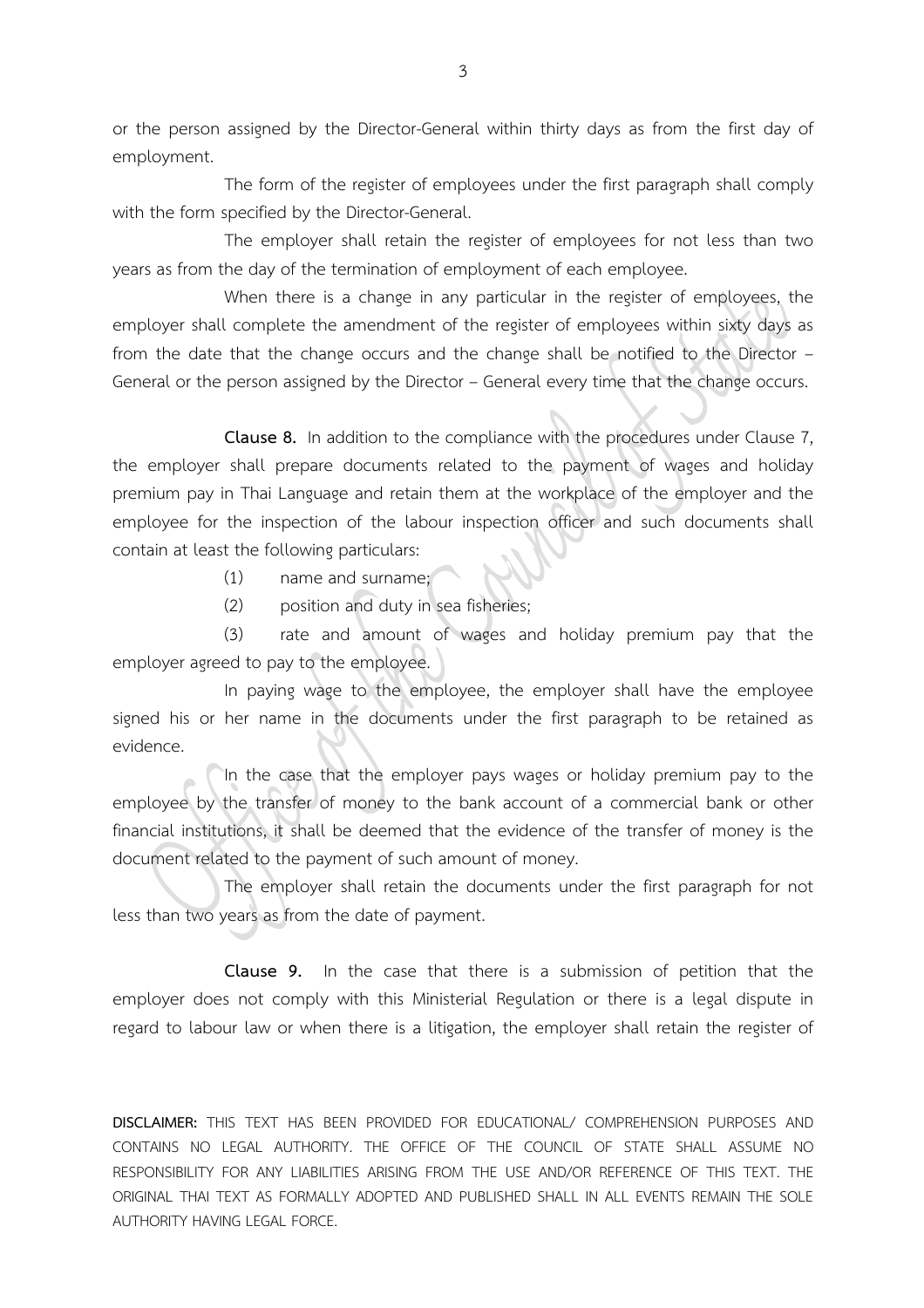employees and documents related to the payment of wages and holiday premium pay until there is a final court order or judgment in such regards.

**Clause 10.** The employer shall punctually and correctly pay wages and holiday premium pay as follows:

(1) in the case that wages are calculated on a monthly, daily, hourly basis or on other basis not longer than one month, wages shall be paid not less than once a month, except otherwise agreed in a manner favorable to the employee;

(2) a portion of money that the employer agreed to pay to the employee in proportion to the price of the captured aquatic animal, shall be paid at the agreed time but not later than once every three months;

(3) holiday premium pay shall be paid not less than once a month.

**Clause 11.** In the case that the employer is in default of paying wages and holiday premium pay, the employer shall pay the interest to the employee at the rate of fifteen per cent per year during the period of default.

In the case that the employer is intentionally in default of the payment of money under the first paragraph without appropriate reason, upon the lapse of seven days as from the day that the payment is due, the employer shall pay additional money to the employee at the rate of fifteen per cent of the unpaid amount at every seven-day interval.

If the employer is prepared to pay money under the first and the second paragraph and has delivered such amount of money to the labour inspection officer at the locality where the contract of employment is concluded or at the area where the employer is domiciled in order to pay to the employee, the payment of interest or additional money of the said sum shall cease as from the date that the employer delivers the money.

**Clause 12.** The employer shall provide the employee with annual leave not less than thirty days per year which the employer shall specify in advance or as the employer and the employee mutually agree. During the annual leave, the employee shall be paid not less than the rate of the minimum wage, except in the case that the employer agrees to pay wages at a higher rate, the payment of wages shall be in accordance with such agreement.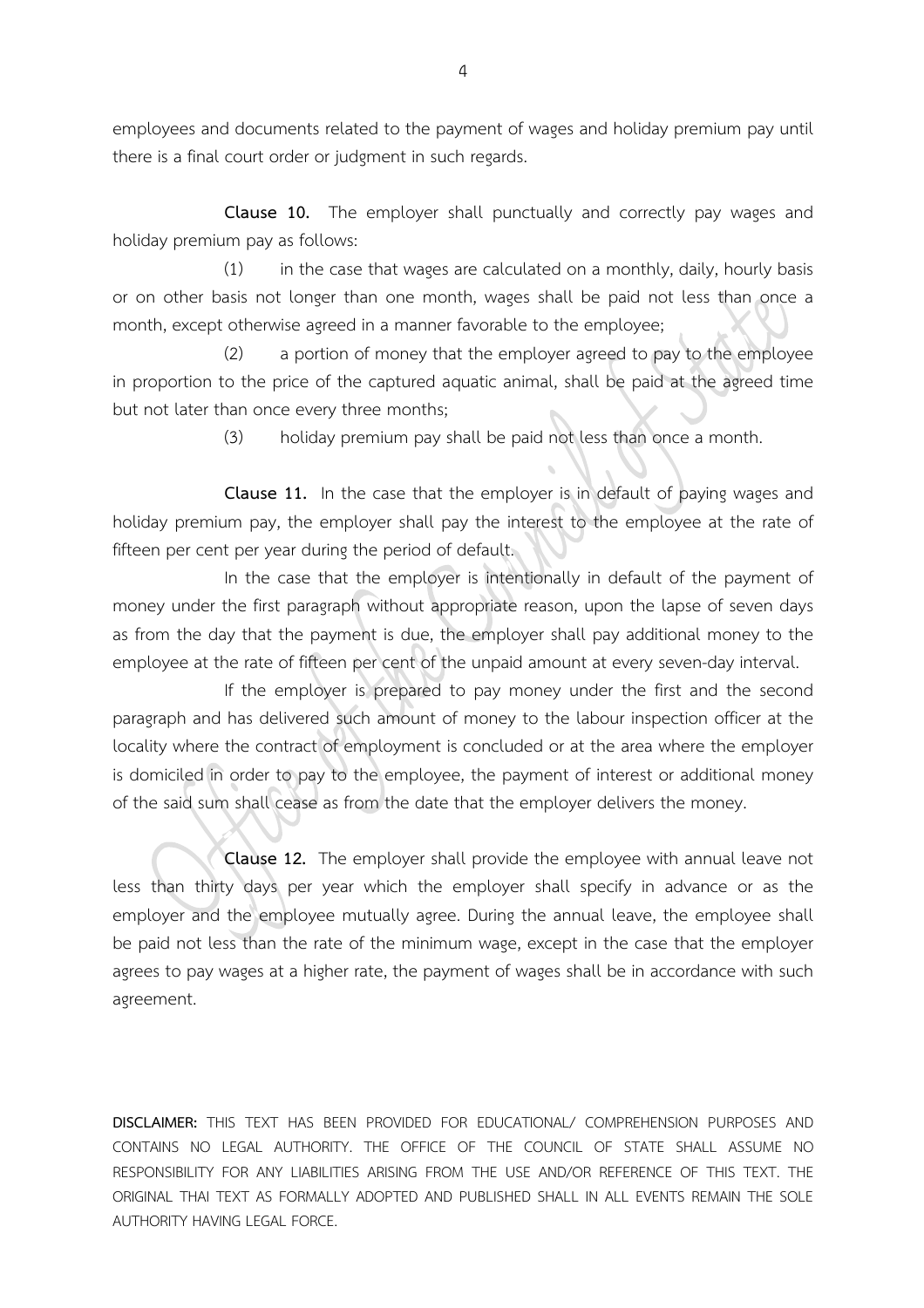If the employer requires the employee to work on annual leave under the first paragraph, the employer shall pay holiday premium pay to the employee not less than one time of wages under the first paragraph.

**Clause 13.** The employee is entitled to sick leave according to actual sickness and the employer shall pay wages to the employee on sick day equal to wages on working day throughout the period that the employee is on sick leave; however, not more than thirty working days per year.

**Clause 14.** In the case that the employee is stranded abroad for reasons of working for the employer, the employer shall pay the employee not less than fifty percent of the minimum wage rate throughout the time that the employee is stranded abroad, except in the case that the employer agrees to pay a higher rate of wages, such higher rate shall be applied as a basis for calculation.

The first paragraph shall not apply if the employer notifies the responsible governmental agency in writing within sixty days as from the date that the employee is stranded abroad by which the employer expresses an intention to take action for the return of all of the employees to the place where the employer agrees to employ the employees and pay for expenses for such return.

**Clause 15.** The employer shall take action or pay for the return of the employee to the place where the employer agrees to employ the employee in the following cases:

(1) boat capsizes or becomes utterly inoperative;

(2) the employee has a work-related accident, sickness or death;

(3) the employer terminates the contract of employment prior to the end of the term or modifies terms and conditions of the contract of employment without consent of the employee;

(4) the contract of employment expires during the time that the employee performs his or her duties in other areas not the place of the conclusion of the contract of employment.

In the case that the employer does not take action under the first paragraph and a governmental agency has taken action for the return of the employee, such